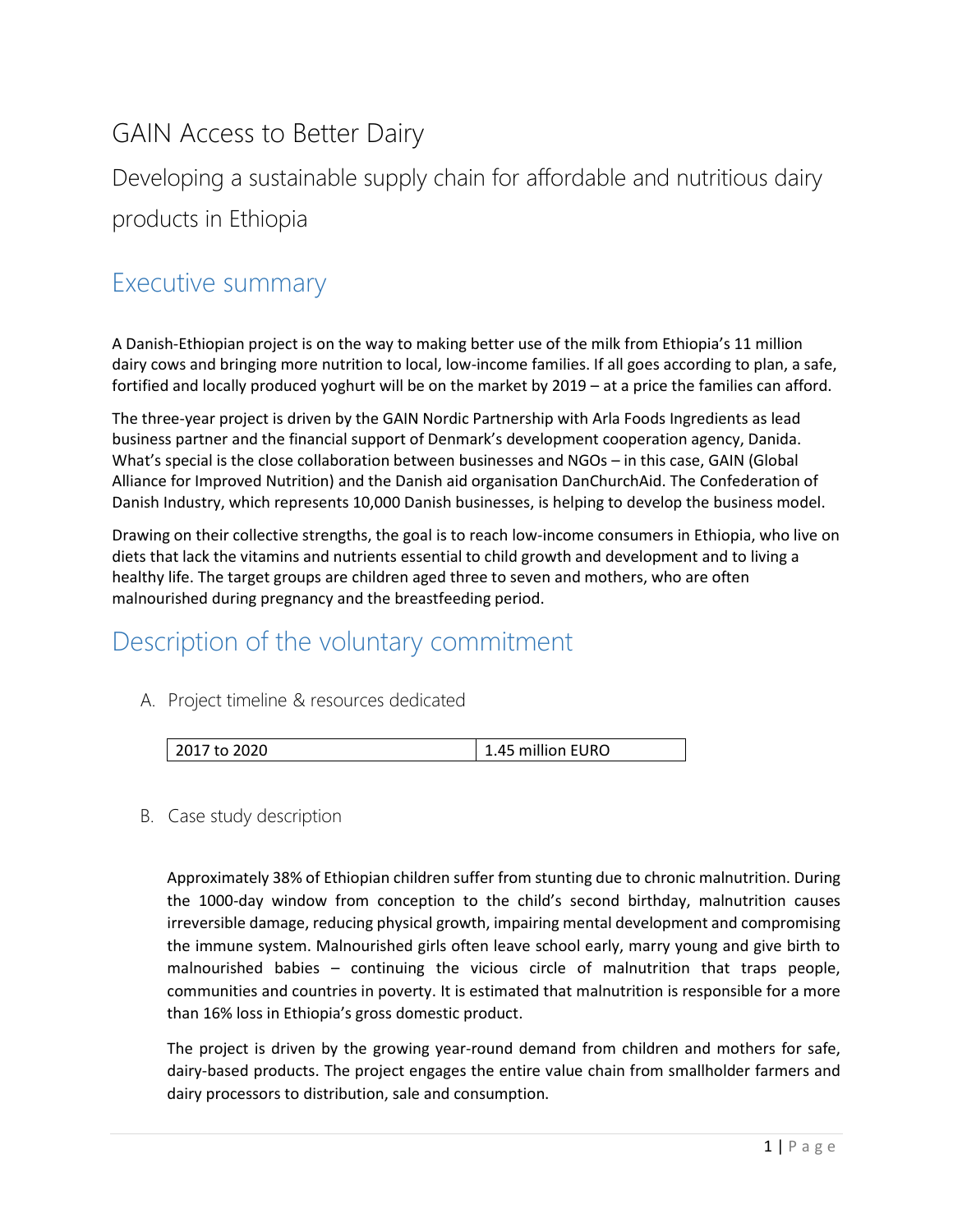Before starting the project, the GAIN Nordic Partners conducted an impact assessment of the value chain from sourcing to consumption. This identified potential adverse impacts as well as opportunities for positive contributions to the UN sustainable development goals (SDGs), all of which provided input for the project design.

In mid-2017, the GAIN Nordic partners began cooperating with two local dairies, which will produce an affordable, nutritiously balanced yoghurt for sale in Ethiopian markets and kiosks and for testing in a school feeding programme. At the same time, work is underway to raise public awareness of the importance of good nutrition and the role of milk-based products. The aim is to encourage vulnerable consumers who are exempt from Ethiopia's frequent fasting tradition children and pregnant or breastfeeding mothers – to include more dairy nutrition in their diet.

The GAIN Nordic partners have co-developed a yoghurt prototype primarily based on local milk and fortified with selected vitamins and minerals to meet criteria for a low price point, appealing taste and good nutrition profile. The product has been developed in close cooperation with Arla Foods Ingredients and will function as a supplement to consumers' daily nutritional intake.

To secure availability of high-quality, local milk, the project is helping smallholder farmers to increase their capacity and build a sustainable livelihood from dairy farming. Strong market connection is key, so one of the aims is to integrate smallholder farmers and local dairies.

#### C. Governance

GAIN is project lead, heads the multi-sector GAIN Nordic partnership and is responsible for providing nutrition expertise and organising demand creation activities. From the private sector, Arla Foods Ingredients is the main business lead, supporting product innovation and dairy processing; DSM is providing fortification expertise; and two local dairies are responsible for yoghurt production: Loni Agro Industry PLC and Rut and Hirut Milk Cow Breeding, Dairy Production and Processing PLC. DanChurchAid is working with smallholder farmers to improve milk quality and yield and their connection to local dairy companies. The Confederation of Danish Industry is supporting business case development and addressing import barriers for key ingredients. Denmark's development cooperation agency, Danida, has provided 1.07 million EURO in funds for the project and supports partners locally through the Danish embassy.

### D. Deliverables - results

 $\checkmark$  Based on the impact assessment, DanChurchAid led the development of a general scoping tool for dairy value chain projects. The scoping tool is based on the methodology in the [Human Rights Impact Assessment and Guidance Toolbox,](https://www.humanrights.dk/business/tools/human-rights-impact-assessment-guidance-and-toolbox) designed by the Danish Institute for Human Rights (DIHR). It provides links between potential human rights impacts and impacts related to the SDGs.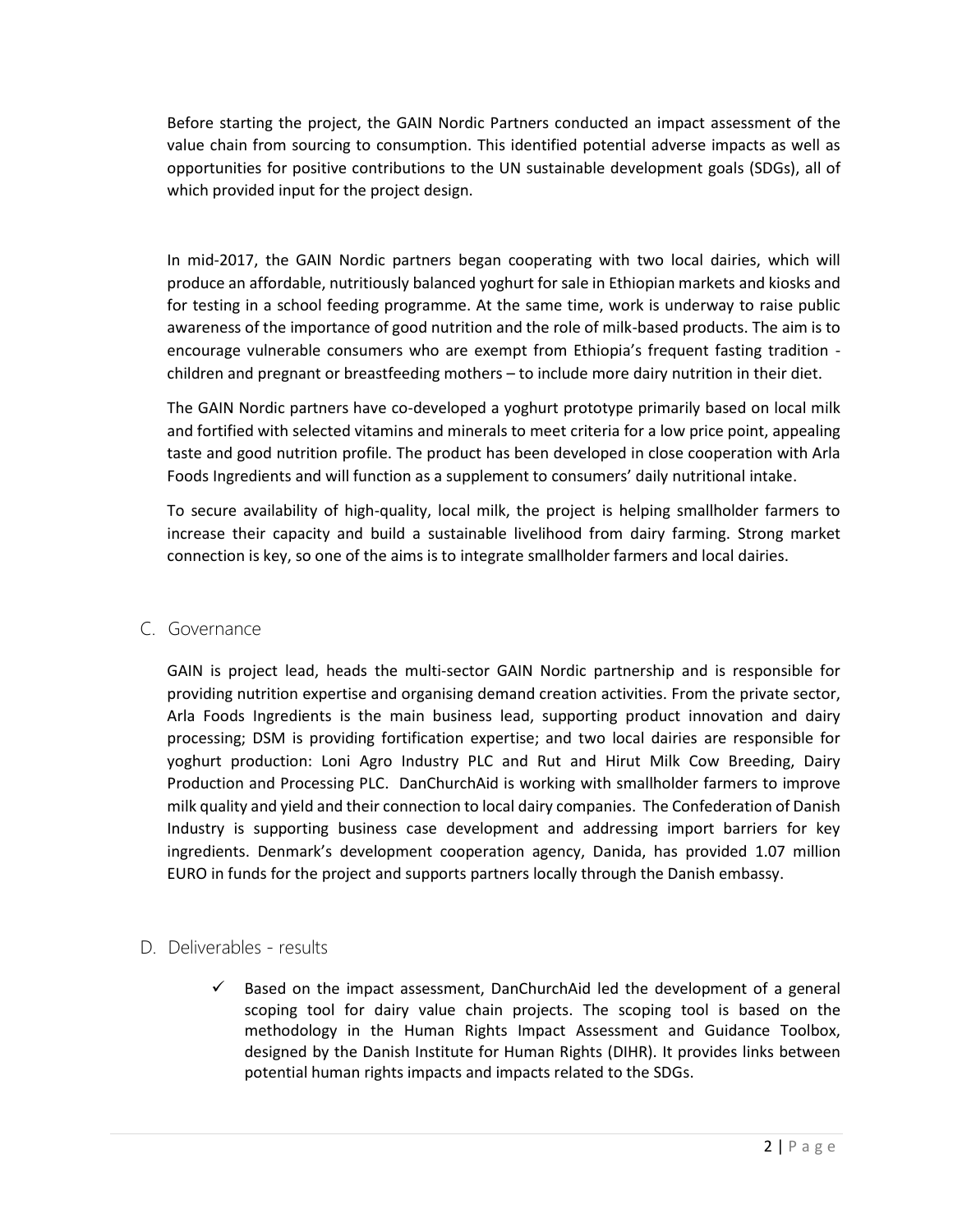- $\checkmark$  Pilot tests with the initial yoghurt recipe have produced promising results. Arla Foods Ingredients is using its whey permeate, an ingredient rich in milk minerals and lactose, to maximise the dairies' yoghurt production and ensure a good taste and texture.
- $\checkmark$  The yoghurt will be further fortified with a mix of vitamins and minerals, which has been designed to bridge micronutrient gaps in the current diets of target consumers.
- ✓ Arla Foods Ingredients will transfer knowledge to the two dairies in Ethiopia, upgrading their existing processing methods. Although this work has already started during visits to the dairies, the formal training will take place later in 2018, when dairy representatives will come to the Arla Foods Ingredients application centre in Denmark. The dairies will then be ready to run commercial-scale trials.

# Links to the SDGs

The project is heavily influenced by the SDG agenda, and the stakeholders are deeply committed to integrating the SDGs in all possible aspects. Particular contributions are expected to the following:



GAIN Nordic partners are committed to ending hunger by promoting the accessibility, availability and affordability of safe and nutritious food



By working with local stakeholders, the project focuses on sustainable growth while improving working conditions at the base of the pyramid (BOP).



Technological upgrades of facilities and logistics improve the sustainability of production and reduce waste.



Specific project results plus experiences from working as a consortium of very diverse partners will be shared via partnership platforms such as the SUN Business Network.

**References:**

[http://www.gainhealth.org/wp-content/uploads/2016/12/Two-pager-GAIN-A2B-Dairy\\_May-2017.pdf](http://www.gainhealth.org/wp-content/uploads/2016/12/Two-pager-GAIN-A2B-Dairy_May-2017.pdf)